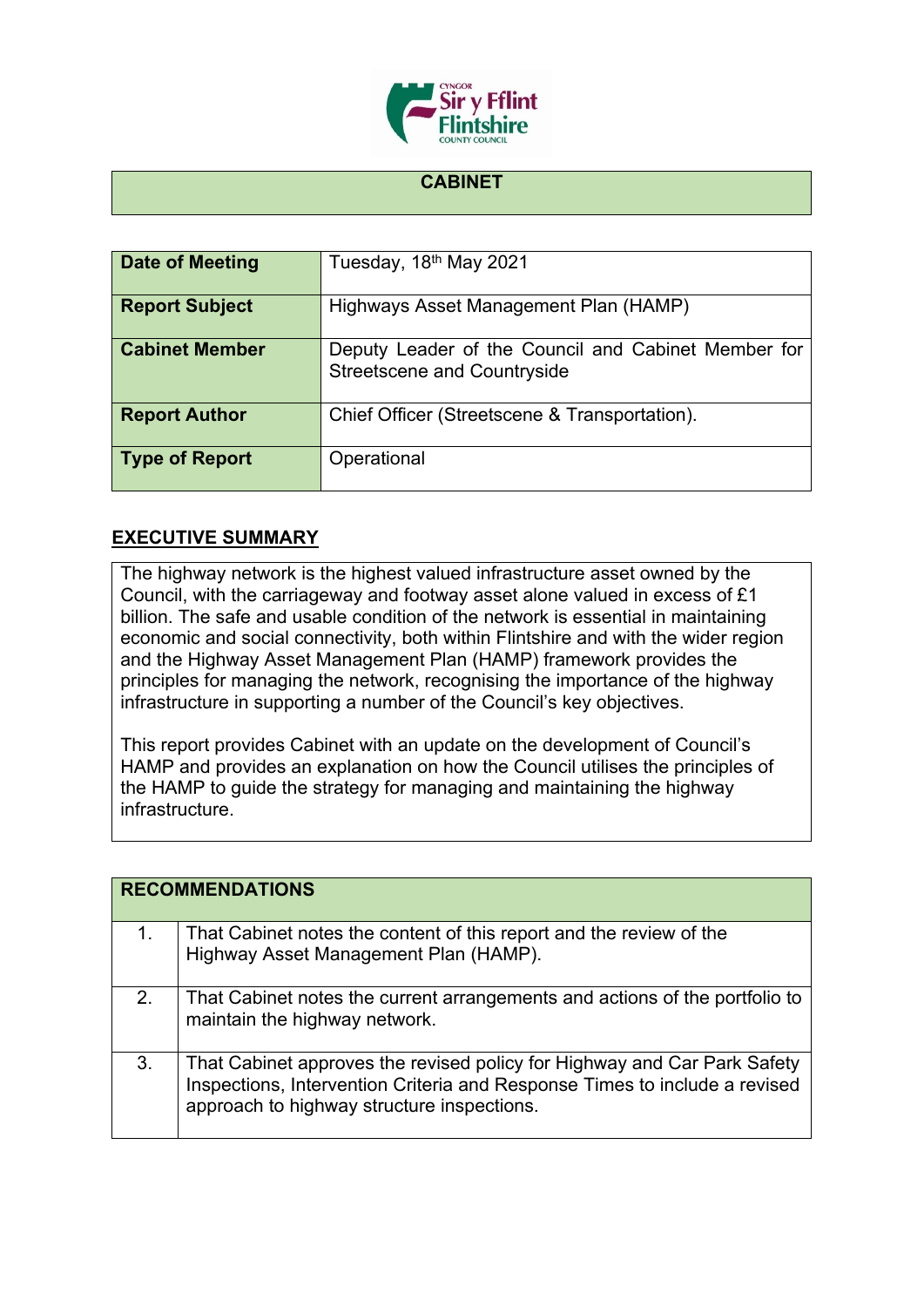## **REPORT DETAILS**

| 1.00 | <b>BACKGROUND TO THE REPORT</b>                                                                                                                                                                                                                                                                                                                                                                                                                                                                                                                                 |
|------|-----------------------------------------------------------------------------------------------------------------------------------------------------------------------------------------------------------------------------------------------------------------------------------------------------------------------------------------------------------------------------------------------------------------------------------------------------------------------------------------------------------------------------------------------------------------|
| 1.01 | The highway network is the highest valued infrastructure asset owned by the<br>Council, with the carriageway and footway asset alone valued in excess of<br>£1 billion. The safe and usable condition of the network is essential in<br>maintaining economic and social connectivity, both within Flintshire and with<br>the wider region. The HAMP framework provides the principles for managing<br>the network, recognising the importance of the highway infrastructure in<br>supporting a number of the Council's key objectives.                          |
| 1.02 | Flintshire County Council as 'Highway Authority' has a statutory duty to<br>maintain all adopted highways, including highway structures within the<br>County (Trunk Roads not included). This is carried out whilst recognising<br>following increasing pressures:<br><b>Limited budgets</b><br>Limited staff resources<br>An ageing network with a backlog of maintenance requirements<br>Increasing public expectations in respect of highway condition.                                                                                                      |
| 1.03 | In February 2012 the Council's Executive approved the Council's HAMP.<br>The plan set out how the Council would respond to its statutory duty in the<br>face of these pressures, whilst considering asset management principles<br>which would be applied to the management of the individual assets that<br>collectively make up the highway network across Flintshire.                                                                                                                                                                                        |
| 1.04 | In June 2015 an update was provided to Cabinet on the progress made on<br>the HAMP Improvement Plan and to seek approval for the targeted<br>allocation of both revenue and capital funding to the most appropriate asset<br>on the network, utilising the principles of the HAMP to guide the outcome.                                                                                                                                                                                                                                                         |
| 1.05 | The Council's HAMP sets out how Asset Management principles will be<br>applied to the management the highway network in Flintshire.<br>These principles are:-<br>A systematic approach to maintenance that takes a long term<br>maintenance approach.<br>Maximising benefits by balancing competing demands across<br>individual asset types.<br>Allocation of resources based on assessed need and a risk based<br>approach to funding allocation.<br>Explicit consideration of public expectations.                                                           |
| 1.06 | The UK Road Liaison Group (UKRLG) publish a Code of Practice for<br>Highway Authorities to following respect of highway maintenance (the<br>Code). Whilst this Code does not place a statutory requirement on the<br>Council, it provides Highway Authorities with guidance on highways<br>management arrangements. Adoption of the recommendations within the<br>Code is a matter for each Highway Authority, based on their own legal<br>interpretation, risks, needs and priorities.<br>The code advocates a risk based approach to highway management which |
|      | is followed in the Council's HAMP, which recognises resource availability                                                                                                                                                                                                                                                                                                                                                                                                                                                                                       |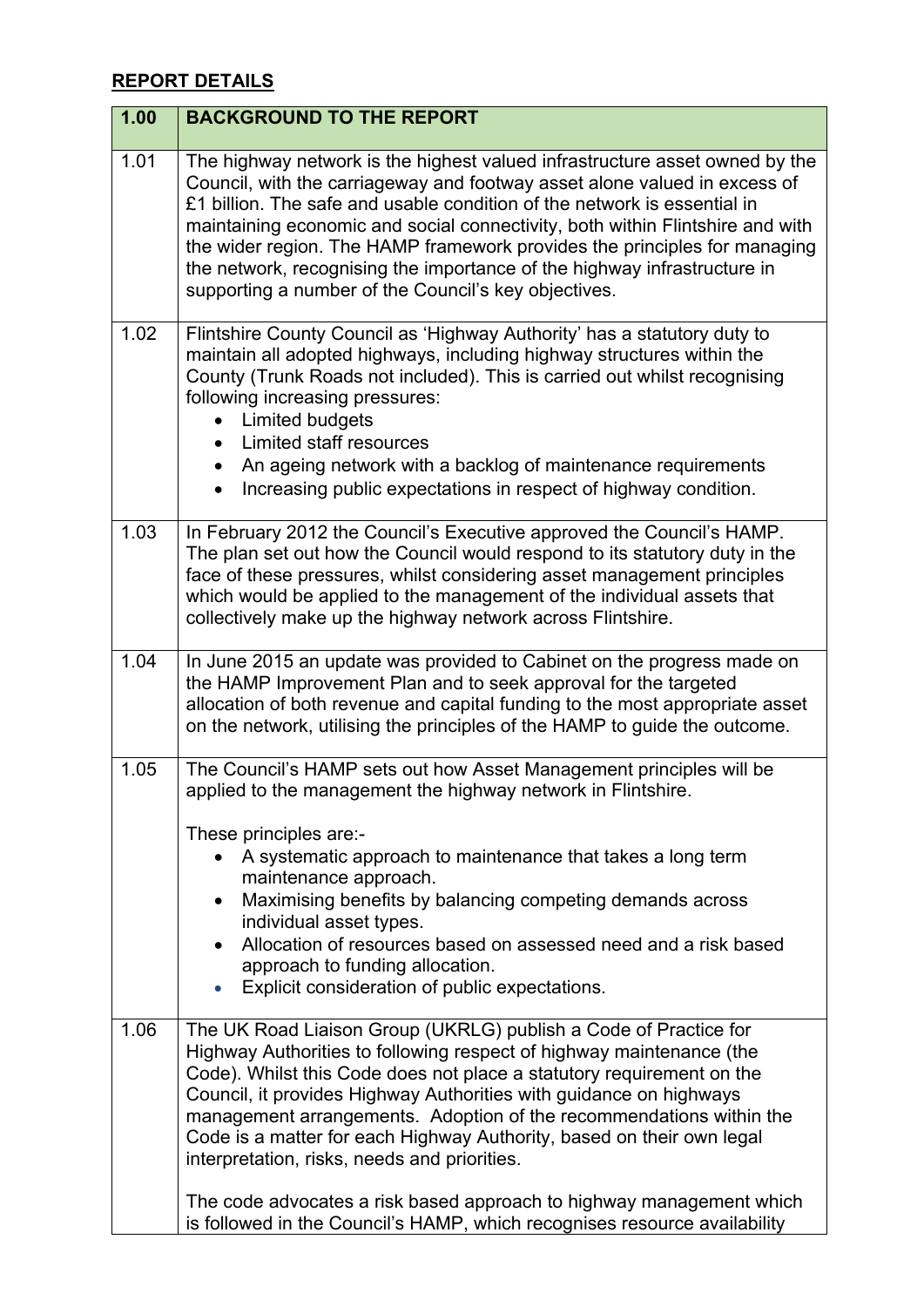|      | and prioritises areas in the greatest need, in order to provide the maximum<br>benefit from the available investment.                                                                                                                                                                                                                                                                                                                                                                                                                                                                    |
|------|------------------------------------------------------------------------------------------------------------------------------------------------------------------------------------------------------------------------------------------------------------------------------------------------------------------------------------------------------------------------------------------------------------------------------------------------------------------------------------------------------------------------------------------------------------------------------------------|
| 1.07 | Asset management is a strategic approach to highway maintenance that<br>identifies the optimal allocation of resources for the management, operation,<br>preservation and enhancement of the highway infrastructure to meet the<br>needs of current and future customers. However, it needs to be recognised<br>that the condition of the highway network will naturally continue to<br>deteriorate each year and without sufficient annual investment the overall<br>condition of the network will decline.                                                                             |
| 1.08 | Residents, businesses and visitors of Flintshire rely on the local highway<br>infrastructure and the principle of applying an Asset Management strategy is<br>to improve the management of the highway asset in respect of those<br>components that are maintainable at public expense in the most cost<br>effective way possible with the available funding. Our aim is to ensure<br>effective and efficient proactive maintenance of the asset to both a safe and<br>serviceable condition in support of the Council's key objectives.                                                 |
| 1.09 | Currently the Council allocates the following financial resources to be made<br>available for investment through HAMP which are recognised in the<br>Council's MTFS:                                                                                                                                                                                                                                                                                                                                                                                                                     |
|      | • Capital Investment - £600k<br><b>Revenue Allocation - £225k</b>                                                                                                                                                                                                                                                                                                                                                                                                                                                                                                                        |
|      | We have also benefited from Welsh Government investment in road<br>maintenance as follows:                                                                                                                                                                                                                                                                                                                                                                                                                                                                                               |
|      | • 2020/21 Highway refurbishment Grant - £950k<br>Additional Revenue Grant (issued March 2021) - £571k                                                                                                                                                                                                                                                                                                                                                                                                                                                                                    |
|      | This additional funding from WG has been critical in maintaining the network<br>and the Council has made WG aware of the importance of protecting this<br>funding source in future years.                                                                                                                                                                                                                                                                                                                                                                                                |
| 1.10 | Ideally the authority would like to achieve a continuance of the current<br>condition level – this is known as "Steady State". The level of capital<br>investment required to achieve this position was calculated in 2016 as<br>£2,745,680 per year, and this figure is now in excess of £3.2m per year. This<br>level of investment would simply maintain the condition of the carriageways<br>alone and the required investment level does not take into account the<br>deteriorating condition of other highway assets such footways, structures<br>and the street lighting network. |
|      | Given the deteriorating condition of the carriageway, the majority of the<br>available funding is therefore allocated to this particular asset, with minimal<br>budget allocation to the other asset types to deal with emergency and critical<br>issues. The Council operates an approved inspection regime for all assets<br>which ensures that the funding allocated to each element is sufficient to<br>ensure the asset is safe and fit for purpose and thus ensures we comply with<br>our statutory requirement to maintain the network.                                           |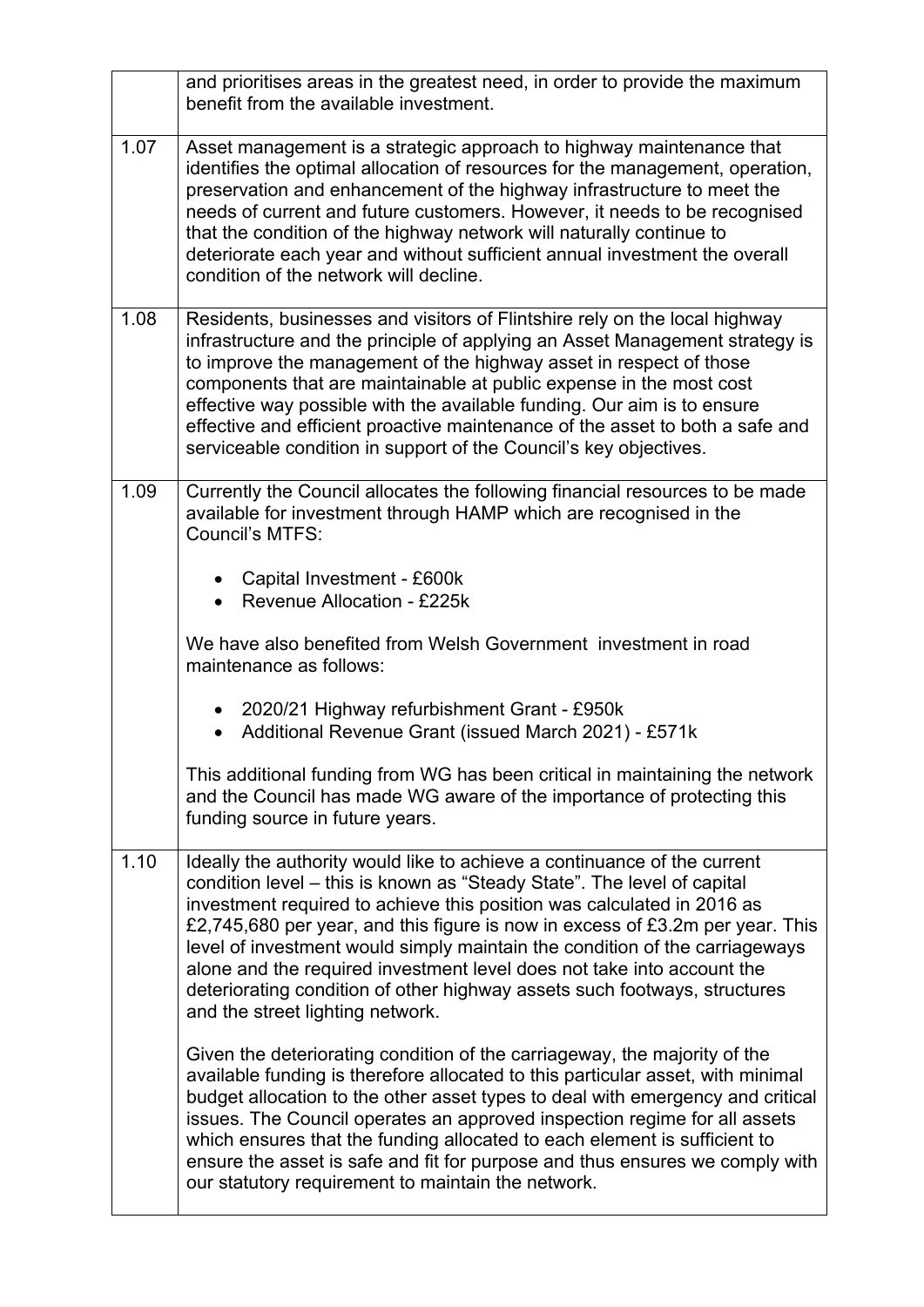| 1.11 | Welsh Government funding for road maintenance schemes together with the<br>Council's capital and revenue allocations need therefore to be carefully<br>allocated to provide maximum benefits. All roads are surveyed to develop<br>programmes for each year's resurfacing, surface dressing and patching<br>programmes, ensuring the most effective use of funds are allocated to those<br>areas in most need of corrective or preventative maintenance.                                                    |
|------|-------------------------------------------------------------------------------------------------------------------------------------------------------------------------------------------------------------------------------------------------------------------------------------------------------------------------------------------------------------------------------------------------------------------------------------------------------------------------------------------------------------|
| 1.12 | Regular safety inspections are carried out on all assets of the network which<br>involve Streetscene Area Coordinators visiting each section of the highway<br>infrastructure at the approved scheduled frequency. During the visit any<br>defects present are noted and the required maintenance repair work<br>arranged. Safety inspections are carried out on all carriageways (roads),<br>footways and cycle-ways and on all publically accessible car parks operated<br>by the Council.                |
| 1.13 | <b>Highway Structures</b>                                                                                                                                                                                                                                                                                                                                                                                                                                                                                   |
|      | A recent review of the highway structure asset management and inspection<br>process has identified some improvements to the County's approach, and<br>subsequently requires an update of the "Policy for Highway & Cark Park<br>Safety Inspections, Intervention Criteria and Response Times", previously<br>approved by Cabinet in November 2018. The revision has developed upon<br>the previous Structure Inspection section within the document and this is<br>included for approval within Appendix 1. |
| 1.14 | This revision looks to provide clarity to the categorisation of Flintshire's<br>highway structure assets, along with the frequency and type of inspections<br>allocated for each asset category. The proposals all align with the national<br>guidelines and maintenance advice.                                                                                                                                                                                                                            |

| 2.00 | <b>RESOURCE IMPLICATIONS</b>                                                                                                                                                                                                 |
|------|------------------------------------------------------------------------------------------------------------------------------------------------------------------------------------------------------------------------------|
| 2.01 | The new revised policy has no detrimental impact on operations or costs.                                                                                                                                                     |
| 2.02 | Capital Budgets for Planned Maintenance - £600k<br>Additional Welsh Government Funding support in 2018 - £1.427m                                                                                                             |
| 2.03 | The process will ensure that available funding within the Streetscene and<br>Transportation Portfolio is targeted at those assets with the greatest need<br>in order to provide the most economic and environmental benefit. |

| 3.00               | <b>IMPACT ASSESSMENT AND RISK MANAGEMENT</b>                                                                                                                           |
|--------------------|------------------------------------------------------------------------------------------------------------------------------------------------------------------------|
| $\vert 3.01 \vert$ | The service operates on a fixed budget each year.                                                                                                                      |
| 3.02               | risk<br>The highways maintenance service has undertaken various<br>assessments on the procedures involving highway inspection which are<br>outlined within the policy. |